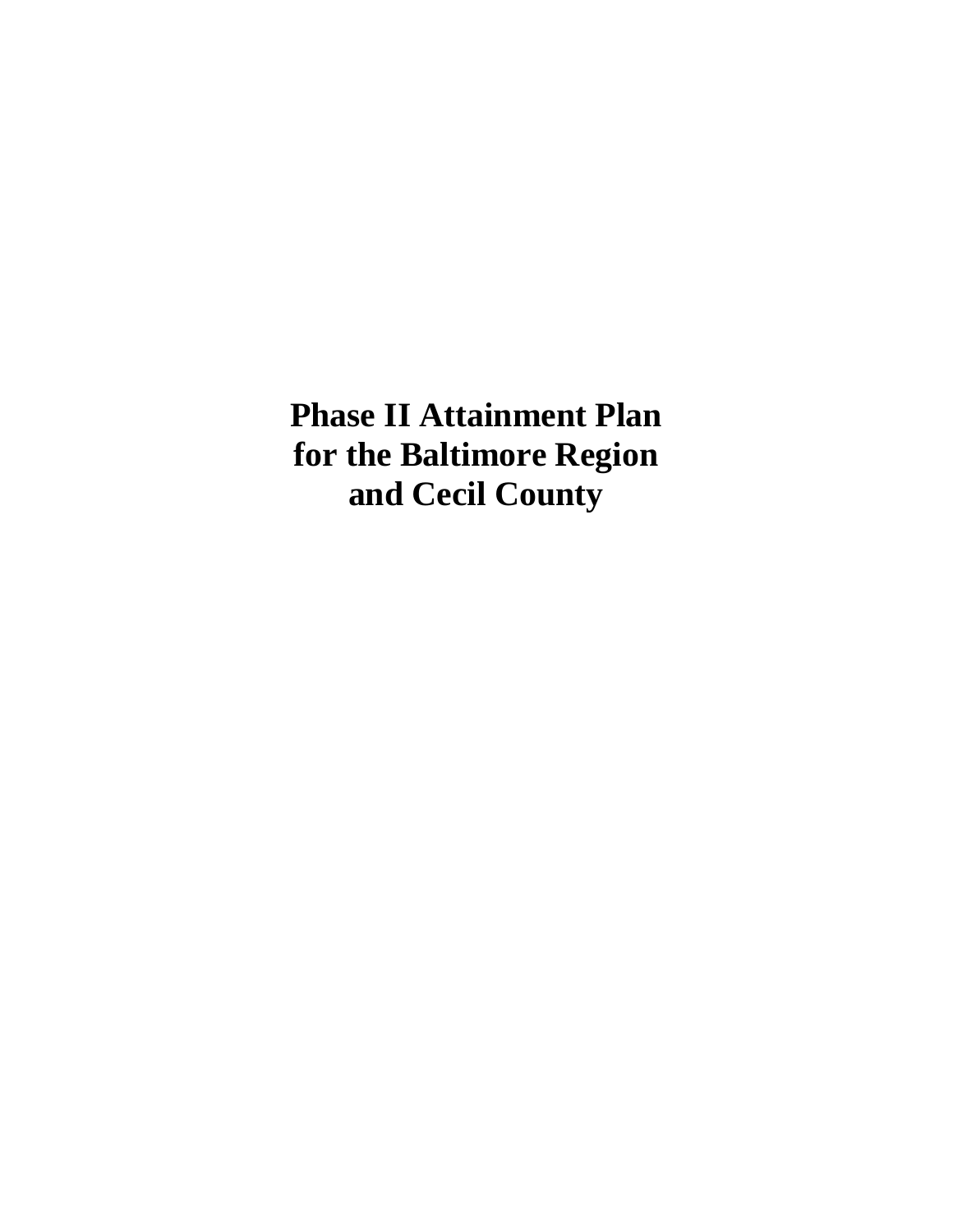## **TABLE OF CONTENTS**



## Executive Summary

- Chapter 1: Plain English Guide to the Attainment Plan
- Chapter 2: Introduction and Background
	- A. The Problem: Ground-Level Ozone
		- i. General Description
		- ii. Ozone in the Baltimore Area and Cecil County
	- B. Consequences of the Problem: Health Effects, Environmental Impacts & Costs
		- i. General Description of Health Effects
		- ii. Maryland Specific Health Effects
		- iii. Environmental Impacts of Ozone
		- iv. Costs of Ozone Air Pollution
	- C. The Cause of the Problem: VOCs, NOx, Weather Conditions and Transport
		- i. Sources of VOCs and NOx
		- ii. Trends in Emissions of VOCs and NOx
		- iii. Weather Conditions Conducive to Ozone Formation
		- iv. Long-range Transport of Ozone and Ozone Precursors
	- D. Solving the Problem: Legal, Administrative and Technical Solutions
		- i. Legal Solutions: The Clean Air Act
		- ii. 1990 Clean Air Act Amendments
		- iii. The State Implementation Plan (SIP) Process
		- iv. Meeting the CAAA Requirements: The 15% Plan
		- v. March 2, 1995 Memo from Mary Nichols
		- vi. Baltimore Phase I SIP
		- vii. Ozone Transport Assessment Group
		- viii. Current Requirements for Phase II SIP (Attainment Plan)
	- E. Purpose and Organization of this Document
- Chapter 3: Traditional and Non-Traditional Pollution Control Efforts and Their Use in Achieving Rate of Progress Reductions
	- A. Regulatory Initiatives
		- i. Federally Mandated Measures
		- ii. Pending Federal Measures
		- iii. State and Local Initiatives
		- iv. Regional Measures
	- B. Non-Traditional Approaches to Ozone Control
		- i. Ozone Forecasting, the Ozone Map and Ozone Action Days
		- ii. Smart Growth
		- iii. Cash-for-Clippers
	- C. Other Measures Under Consideration
		- i. Background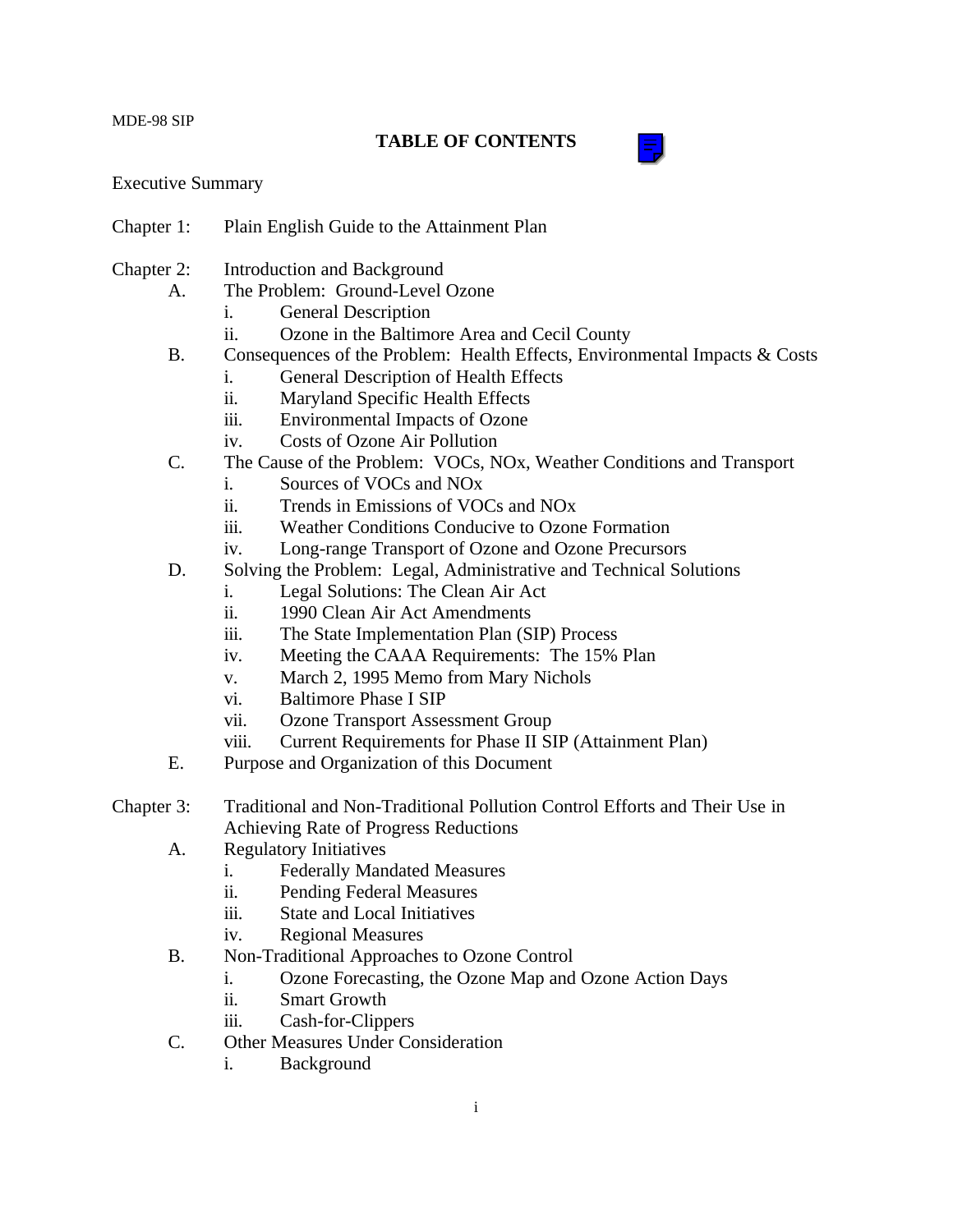- ii. Measures Affecting Stationary Sources
- iii. Measures Affecting Area Sources
- iv. Measures Affecting Mobile Sources Both Highway and Off-Highway Sources
- D. Meeting the 3% Per Year Rate-of-Progress Requirement
	- i. Background
	- ii. Inventories Used in the ROP Plan
	- iii. Calculation of Emission Target Levels to Meet ROP Requirements
	- iv. 2005 Control Measures to Meet the ROP Requirements
	- v. Comparison of Target Levels Required to Target Levels Obtained
	- vi. Meeting the 3% per Year ROP Requirement in Baltimore Using Statewide Emissions Reductions
	- vii. Comment on New Methodology Mobile Source Estimates for Cecil County
- Chapter 4: Reducing Ozone Levels: Using Trends Analysis to Chart Progress to Date
	- A. Introduction
	- B. Emission Trends1970 2005
		- i. Background
		- ii. Methodologies and Inventory Source Types
		- iii. Analysis of Trends
	- C. Air Quality Analysis
		- i. Introduction
		- ii. Background
		- iii. Air Quality Trends An Overview
		- iv. Ozone Exceedance Days
		- v. PPB Exceedance Hours
		- vi. Normalizing with Respect to Weather
		- vii. Baltimore and Washington Design Values
		- viii. Conclusions

Chapter 5: The Significant Role of Ozone Transport

- A. Introduction
- B. The Ozone Transport Assessment Group
	- i. The OTAG Process
	- ii. Air Quality Analysis Workgroup
	- iii. Regional and Urban Scale Modeling Workgroup
	- iv. Conclusion
- C. Air Quality Analysis
	- i. Meteorology of High  $O_3$  Episodes
	- ii. Regional Scale  $O_3$  Observations
	- iii. Sources of Regional  $O_3$
	- iv. Implications of the July, 1997 Episode
	- v. Regional and Local Events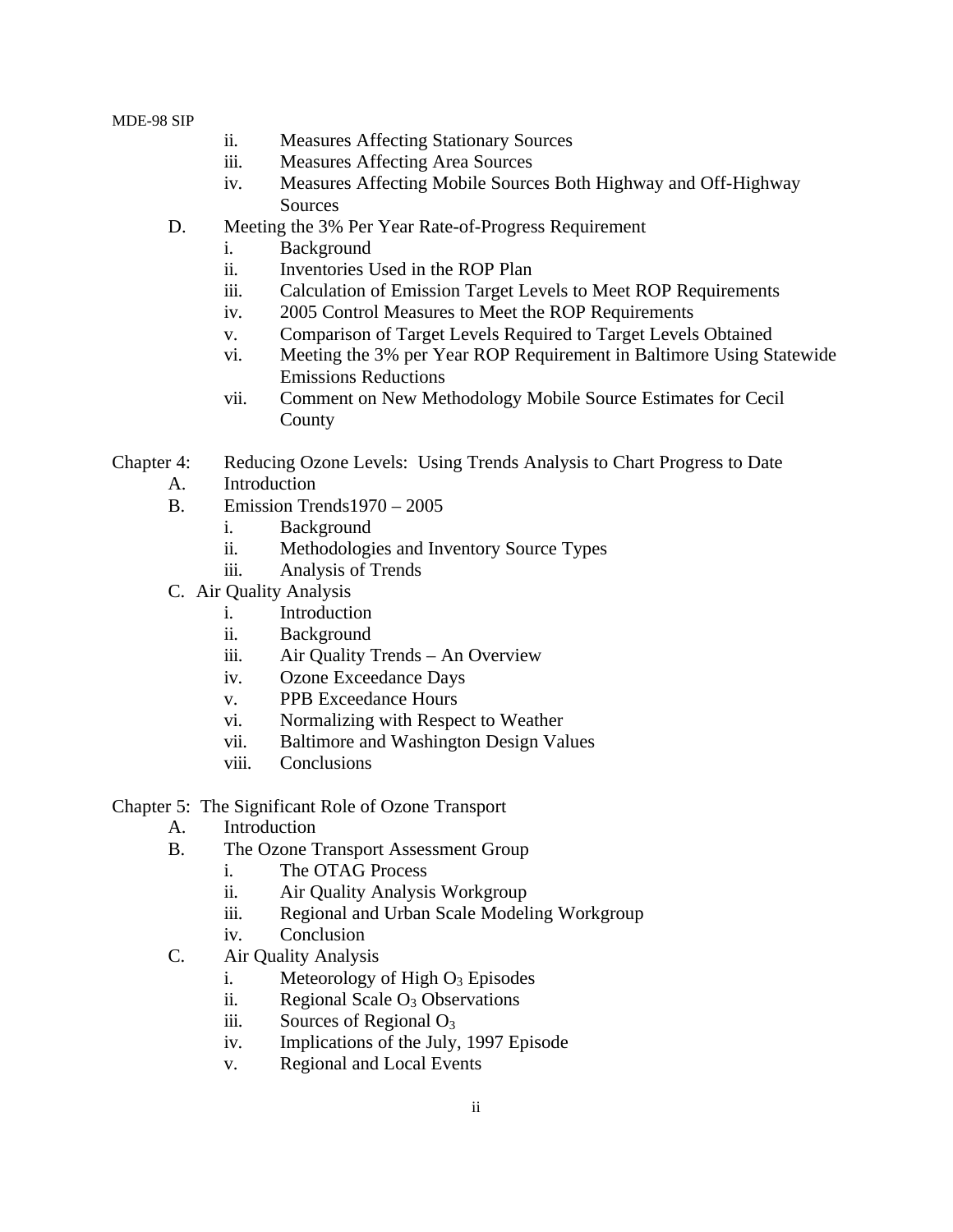- vi. Control Strategy Implications of Regional  $O_3$
- D. NARSTO Setting a Baseline for OTAG Results
- E. OTAG Modeling Implications on the Baltimore Washington Region
	- i. Introduction
	- ii. Background
	- iii. Overview of OTAG Modeling Results
	- iv. OTAG Episode Summary
	- v. OTAG Modeling Results
	- vi. Conclusions

Chapter 6: Transportation Conformity

- A. Background
- B. Consultation
- C. Conformity Tests
- D. Emissions Budgets
- E. Establishing Mobile Emissions Budget Levels
- F. Recommended Approach to Conformity
- G. The Trading Mechanism
- Chapter 7: The Critical Role of Federal Control Measures
	- A. Introduction
	- B. Critical Federal Measures
- Chapter 8 : Ozone Air Quality in 2005
	- A. The Ozone Modeling Requirements
	- B. EPA Modeling Requirements
		- i. How Models Operate
		- ii. Urban Airshed Model
		- iii. Regional Modeling
		- iv. Urban Nonattainment Modeling Requirements
	- C. Using the Model to Perform "Sensitivity" Analyses
		- i. Background
		- ii. Sensitivity Analysis: Meteorology
		- iii. Sensitivity Analysis: Boundary Conditions
		- iv. Sensitivity Analysis: Biogenic Emissions
		- v. Emission Control Runs
	- D. Using the Models to Estimate Ozone Levels in 2005
		- i. Introduction
		- ii. Strategies Analyzed
		- iii. Historical Base-Case
		- iv. 2005 CAAA Controls with No New Reductions in Transport
		- v. 2005 CAAA Controls with Aggressive Controls to Reduce Transport
		- vi. 2005 CAAA Controls with Aggressive Controls to Reduce Transport and Local Behavior Modifications Leading to Lower Emissions Growth